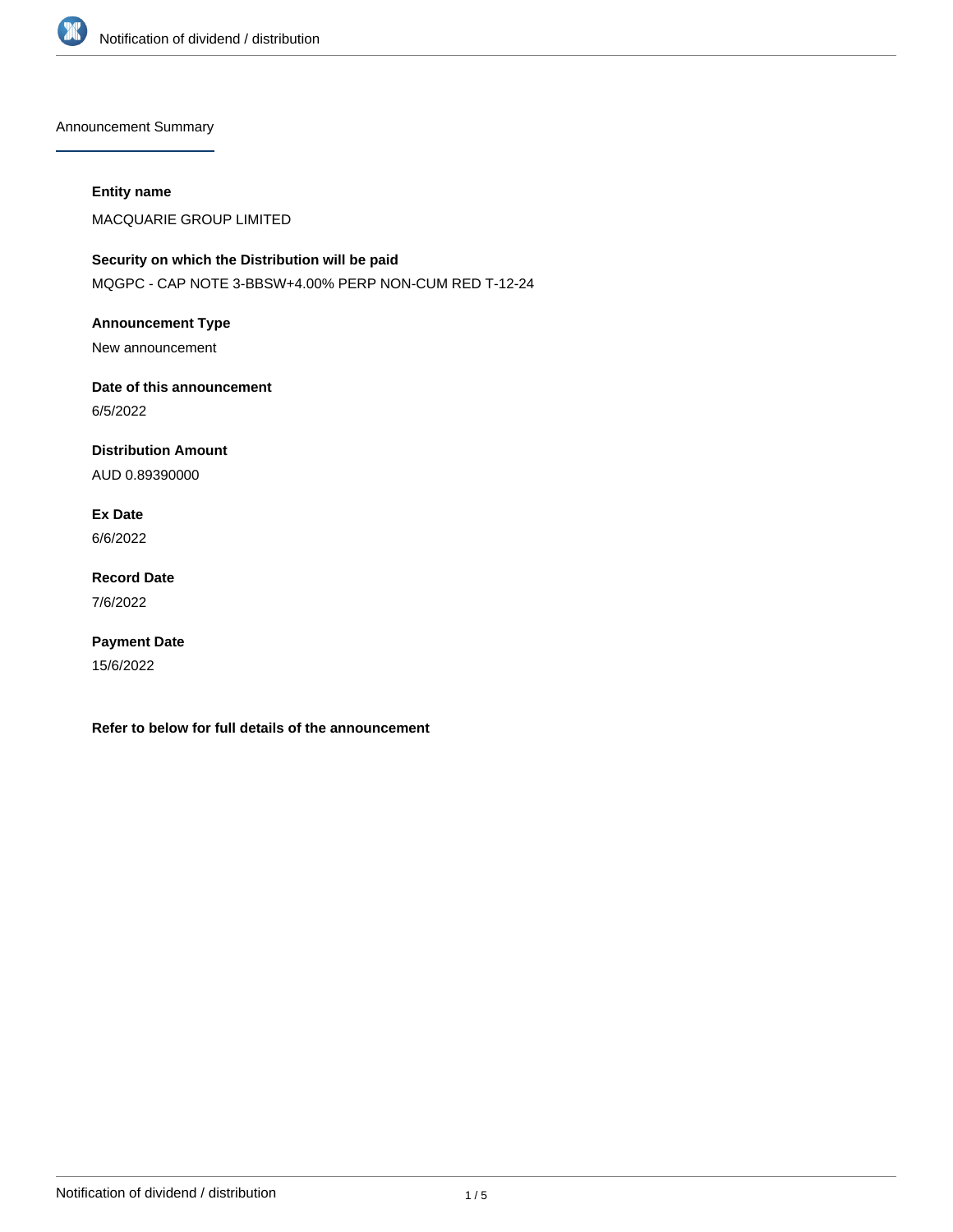

Announcement Details

Part 1 - Entity and announcement details

#### **1.1 Name of +Entity**

MACQUARIE GROUP LIMITED

**1.2 Registered Number Type** ABN

**Registration Number**

94122169279

**1.3 ASX issuer code** MQG

#### **1.4 The announcement is** New announcement

## **1.5 Date of this announcement** 6/5/2022

**1.6 ASX +Security Code** MQGPC

**ASX +Security Description** CAP NOTE 3-BBSW+4.00% PERP NON-CUM RED T-12-24

Part 2A - All dividends/distributions basic details

**2A.1 Type of dividend/distribution C** Ordinary

**2A.2 The Dividend/distribution:**

relates to a period of one quarter

**2A.3 The dividend/distribution relates to the financial reporting or payment period ending ended/ending (date)** 14/6/2022

#### **2A.4 +Record Date**

7/6/2022

**2A.5 Ex Date** 6/6/2022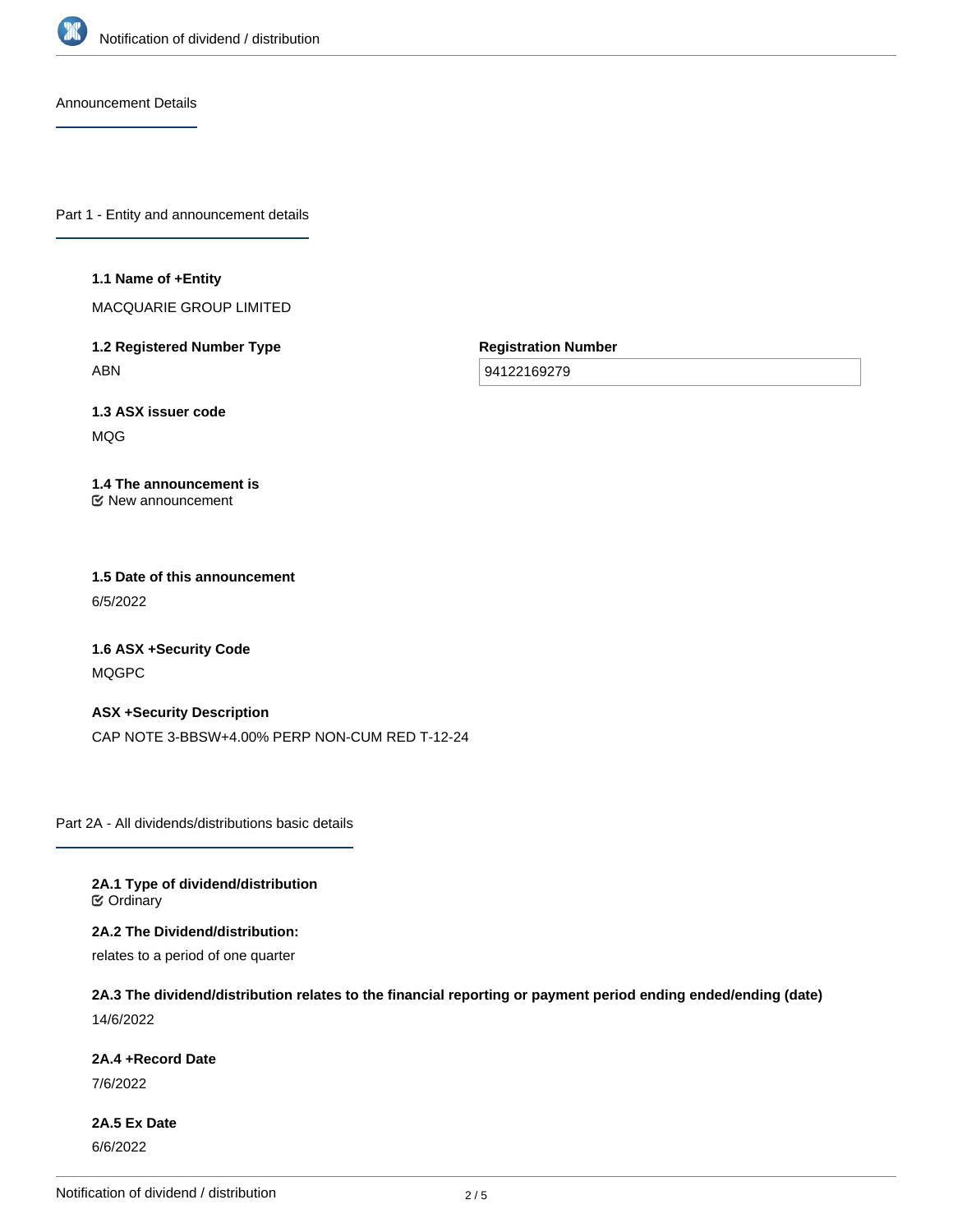#### **2A.6 Payment Date**

15/6/2022

**2A.7 Are any of the below approvals required for the dividend/distribution before business day 0 of the timetable?**

- **•** Security holder approval
- **Court approval**
- **Lodgement of court order with +ASIC**
- **ACCC approval**
- **FIRB approval**
- **Another approval/condition external to the entity required before business day 0 of the timetable for the dividend/distribution.**

No

**2A.8 Currency in which the dividend/distribution is made ("primary currency")**

AUD - Australian Dollar

**2A.9 Total dividend/distribution payment amount per +security (in primary currency) for all dividends/distributions notified in this form**

**Estimated or Actual?** Actual

AUD 0.89390000

**2A.10 Does the entity have arrangements relating to the currency in which the dividend/distribution is paid to securityholders that it wishes to disclose to the market?** No

**2A.11 Does the entity have a securities plan for dividends/distributions on this +security?** We do not have a securities plan for dividends/distributions on this security

**2A.12 Does the +entity have tax component information apart from franking?** No

Part 3A - Ordinary dividend/distribution

| 3A.1 Is the ordinary dividend/distribution estimated at<br>this time?<br>tiX No | 3A.1a Ordinary dividend/distribution estimated amount<br>per +security |  |
|---------------------------------------------------------------------------------|------------------------------------------------------------------------|--|
|                                                                                 | AUD                                                                    |  |
| 3A.1b Ordinary Dividend/distribution amount per<br>security                     |                                                                        |  |
| AUD 0.89390000                                                                  |                                                                        |  |
| 3A.2 Is the ordinary dividend/distribution franked?<br>$\alpha$ Yes             | 3A.2a Is the ordinary dividend/distribution fully franked?<br>় No     |  |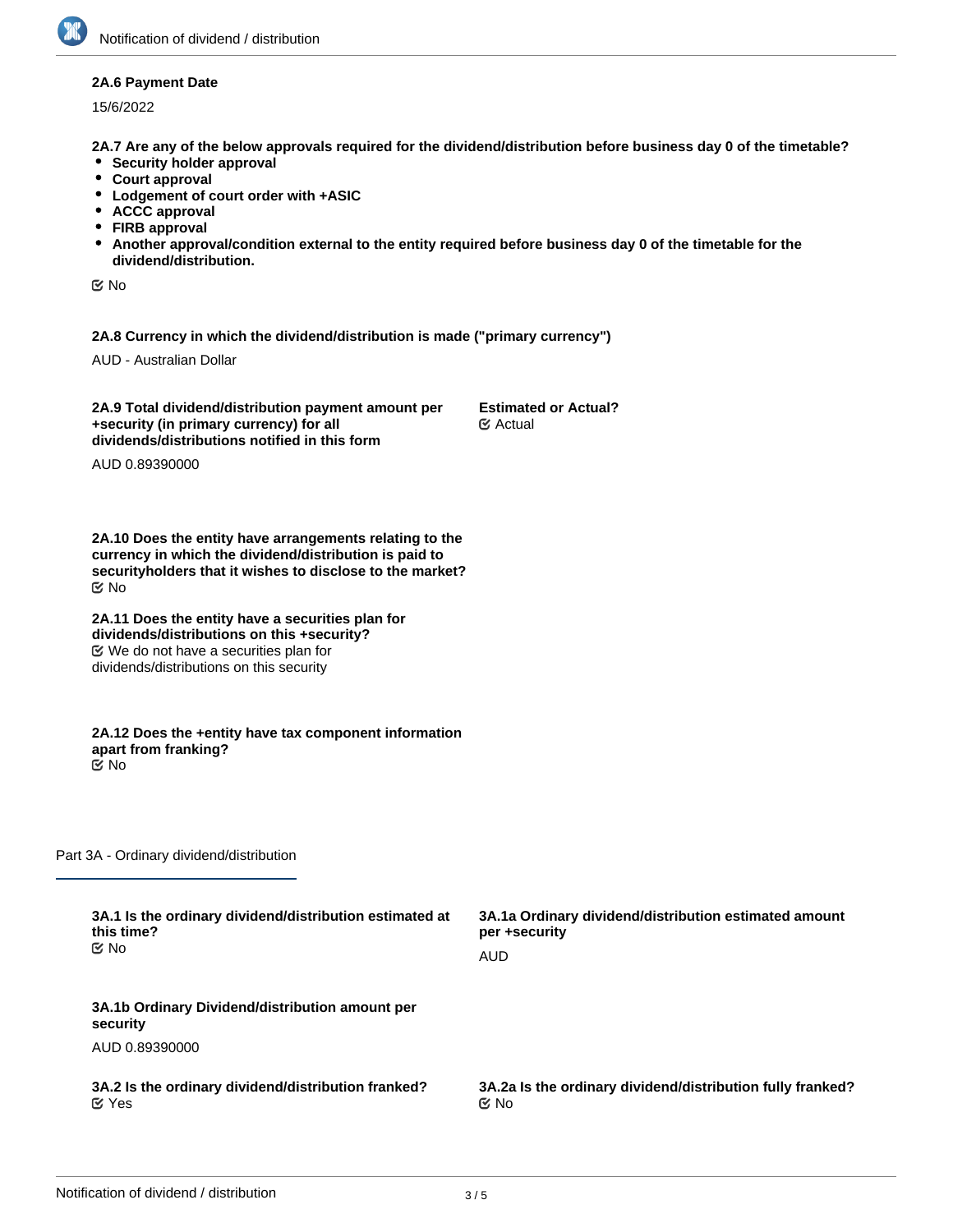

|    | 3A.3 Percentage of ordinary dividend/distribution that is 3A.3a Applicable corporate tax rate for franking credit<br>franked | $(\%)$                                                                                                                         |
|----|------------------------------------------------------------------------------------------------------------------------------|--------------------------------------------------------------------------------------------------------------------------------|
|    | 40.0000 %                                                                                                                    | 30.0000 %                                                                                                                      |
|    | 3A.4 Ordinary dividend/distribution franked amount per<br>+security                                                          | 3A.5 Percentage amount of dividend which is unfranked<br>60.0000 %                                                             |
|    | AUD 0.35756000                                                                                                               |                                                                                                                                |
|    | 3A.6 Ordinary dividend/distribution unfranked amount<br>per +security excluding conduit foreign income amount                |                                                                                                                                |
|    | AUD 0.00000000                                                                                                               |                                                                                                                                |
|    | 3A.7 Ordinary dividend/distribution conduit foreign<br>income amount per security                                            |                                                                                                                                |
|    | AUD 0.53634000                                                                                                               |                                                                                                                                |
|    |                                                                                                                              |                                                                                                                                |
|    |                                                                                                                              |                                                                                                                                |
|    | Part 3D - Preference +security distribution rate details                                                                     |                                                                                                                                |
|    |                                                                                                                              |                                                                                                                                |
|    |                                                                                                                              |                                                                                                                                |
|    | 3D.1 Start date of payment period<br>15/3/2022<br>3D.3 Date dividend/distribution rate is set (optional)<br>6/5/2022         | 3D.2 End date of payment period<br>14/6/2022                                                                                   |
|    | 3D.4 Describe how the date that dividend/distribution rate is set is determined                                              |                                                                                                                                |
|    | Period                                                                                                                       | Franking rate is determined with the Ordinary dividend. Other calculation factors are set on the first day of the Distribution |
| 92 | 3D.5 Number of days in the dividend/distribution period                                                                      |                                                                                                                                |
|    |                                                                                                                              |                                                                                                                                |
|    | 3D.6 Dividend/distribution base rate (pa)<br>0.1545 %                                                                        |                                                                                                                                |
|    |                                                                                                                              |                                                                                                                                |
|    | 3D.7 Comments on how dividend/distribution base rate is set                                                                  |                                                                                                                                |
|    | 90 Day BBSW mid rate of first day of Distribution Period                                                                     |                                                                                                                                |
|    | 3D.8 Dividend/distribution margin                                                                                            |                                                                                                                                |
|    | 4.0000 %                                                                                                                     |                                                                                                                                |
|    | 3D.9 Comments on how dividend/distribution margin is set                                                                     |                                                                                                                                |

## **3D.11 Comments on how other rate used in calculating dividend/distribution rate is set**

| Gross rate* ( (1-Tax Rate) / (1-(Tax Rate *(1-Franking Rate))) -1 ) |  |  |
|---------------------------------------------------------------------|--|--|
|---------------------------------------------------------------------|--|--|

**3D.12 Total dividend/distribution rate for the period (pa)**